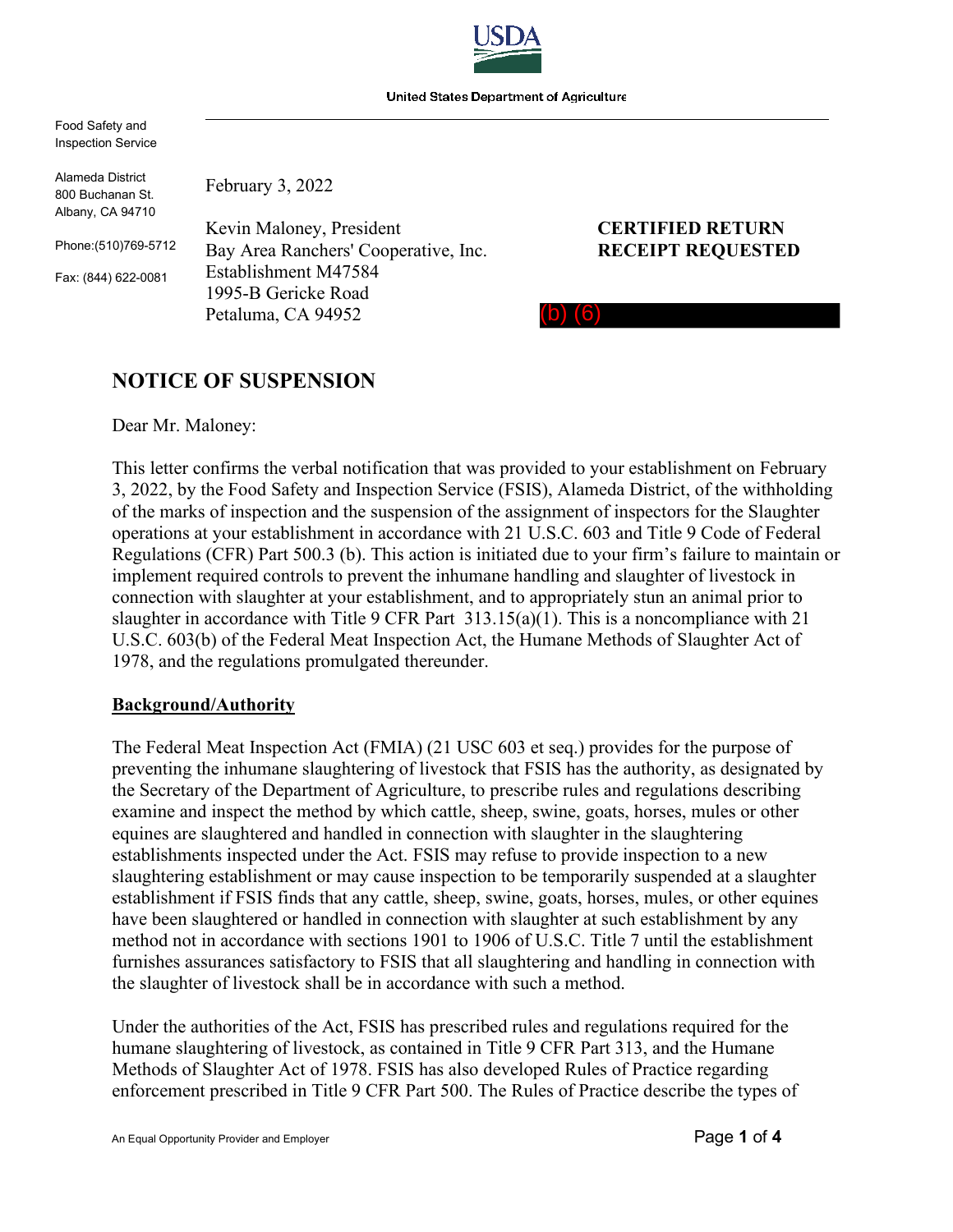enforcement actions that FSIS may take and include procedures for taking a withholding action and/or suspension, with or without prior notification, as well as the procedures for filing a complaint to withdraw a Grant of Federal Inspection.

## **Findings/Basis for Action**

employees taking no initial action to re-stun the animal until FSIS inspection program personnel informed them it was needed. The SPHV notified  $(b)$   $(6)$ noncompliance and that no further stunning would be allowed due to the inhumane handling of On February 3, 2022, the FSIS Supervisory Public Health Veterinarian (SPHV) and the Consumer Safety Inspector (CSI) observed your establishment's failure to conduct slaughter of livestock in accordance with the regulatory requirements. At approximately 0630 hours the establishment stunner operator stunned a market hog with a handheld captive bolt gun, and the stun impacted the animal (bleeding hole on forehead centered just above the eyeline) causing it to collapse in the restrainer. After collapsing, the SPHV observed the employee touch the hog's eye and noted it was blinking in response, and was breathing rhythmically. The stunner employee took no additional action and began preparing the chain to hoist the hog. The SPHV pointed out that the animal was still breathing rhythmically and would need to be re-stunned. As the stunner employee began to reload the handheld captive bolt gun at that time, the hog began to move its head from side to side while an additional employee lifted the hog's ear to see the eye tracking and focused. Just as the hog stood up on all four feet, the stunner operator applied a second stun which rendered the animal unconscious. Although the second stun was effective in rendering the animal unconscious, approximately one minute passed between knocks due to your livestock. The SPHV took regulatory control action by placing U.S. Rejected Tag B19890378 on the restrainer.

This is an egregious act of inhumane handling of animals in connection with slaughter, as your establishment failed to effectively stun a market hog on the first shot and had not planned for or performed immediate corrective actions upon realizing that the animal was still conscious. Your establishment does not currently have a Robust Systematic Approach for humane handling and slaughter of livestock because this is the first day of your operations.

This is a violation of Title 9 CFR 313.15(a)(1), which states in part, *"The captive bolt stunners shall be applied to the livestock in accordance with this section to produce immediate unconsciousness in the animals before they are shackled, hoisted, thrown, cast, or cut."* This constitutes failure to adhere to the regulatory requirements of the humane handling and slaughter of livestock, as required by the Federal Meat Inspection Act, 21 U.S.C. 603(b), the Humane Methods of Slaughter Act, and the regulations promulgated thereunder.

The Federal Meat Inspection Act 21 U.S.C. Section 603(b) provides legal authority to suspend operations at any establishment where animals have not been handled in a humane manner as described in 7 U.S.C. 1901 where it states, *"It is therefore declared to be the policy of the United States that the slaughtering of livestock and the handling of livestock in connection with slaughter shall be carried out only by humane methods."* In accordance with Title 9 CFR 500.3(b), the suspension of inspection at an establishment without prior notification for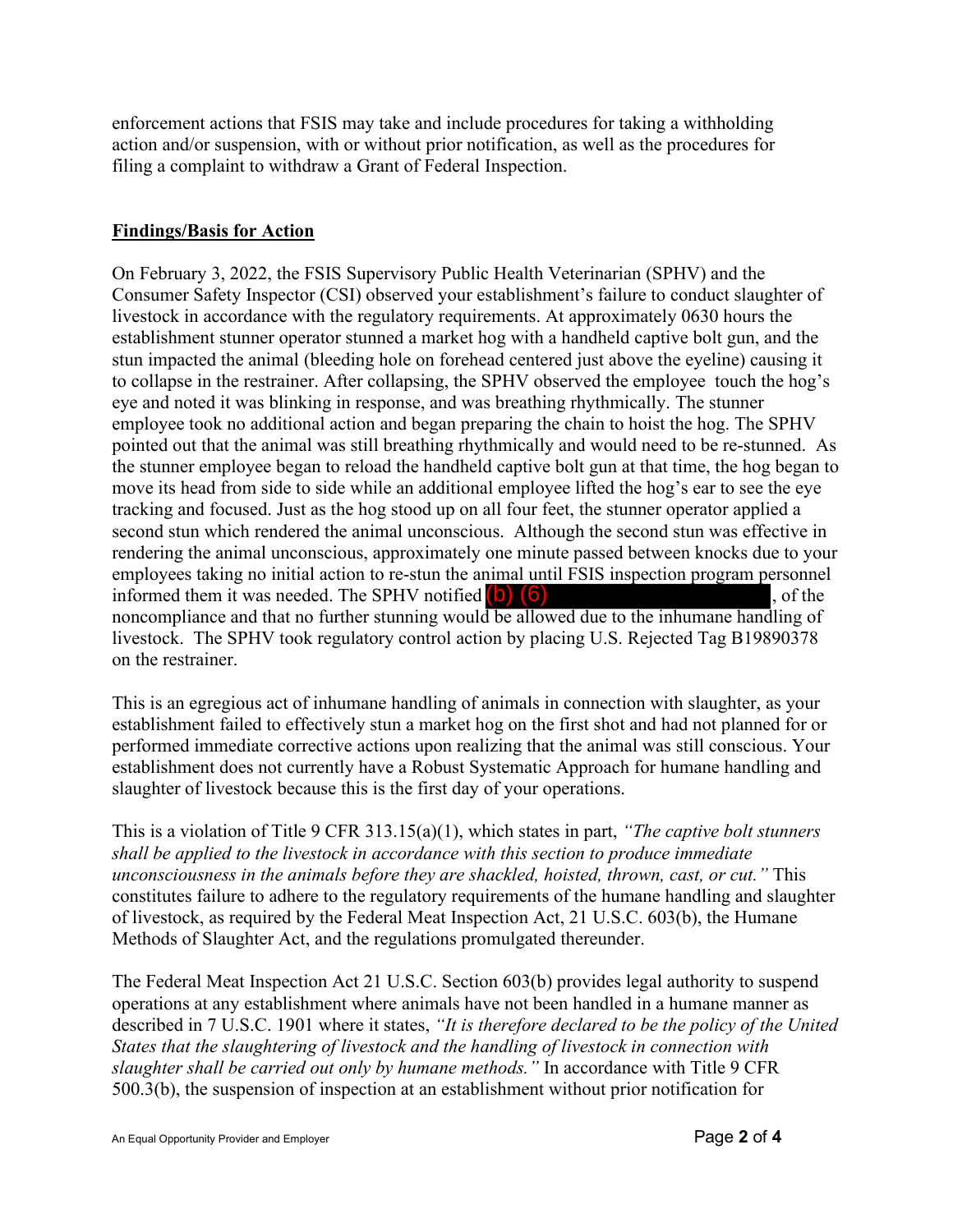inhumane handling practices is warranted, as specified in Title 9 CFR 313 and under authority of 21 U.S.C. 621.

These findings demonstrate your failure to adhere to the regulatory requirements of the humane handling and slaughter of livestock, as required by the Federal Meat Inspection Act, 21 U.S.C. 603(b) and the Humane Methods of Slaughter Act, and the regulations promulgated thereunder.

Based on the above findings and your failure to meet statutory and regulatory requirements for the humane handling and slaughter of livestock, and in accordance with Title 9 CFR 500.3(b)*,*  FSIS is suspending the assignment of inspectors and withholding the marks of inspection for the slaughter operations at your establishment. This letter confirms the verbal notification of the suspension of the assignment of inspectors for the slaughter operations that FSIS provided to your establishment on February 3, 2022.

The suspension of the assignment of inspectors will remain in effect until such time as you can proffer to the FSIS, Alameda District Office, adequate written assurances including corrective actions and preventative measures to assure that livestock at your establishment are handled and slaughtered humanely, in accordance with the FMIA, The Humane Methods of Slaughter Act, and regulations promulgated thereunder.

In addition, failure to respond to this Notice of Suspension and failure to assure that animals at your establishment are handled and slaughtered humanely in accordance with the statutory and regulatory requirements may result in further administrative enforcement actions.

In accordance with Title 9 CFR 500.5(a)(5), you may appeal this action by contacting:

Sherri N. Johnson Executive Associate for Regulatory Operations Office of Field Operations Food Safety and Inspection Service United States Department of Agriculture 1400 Independence Avenue, SW SB, Room 1330A Washington, DC 20250 Phone: (202) 379-6196

In accordance with Title 9 CFR 500.5(d), you may request a hearing concerning this action by contacting:

> Scott C. Safian, Director Enforcement Operations Staff Office of Investigation, Enforcement and Audit Food Safety and Inspection Service United States Department of Agriculture